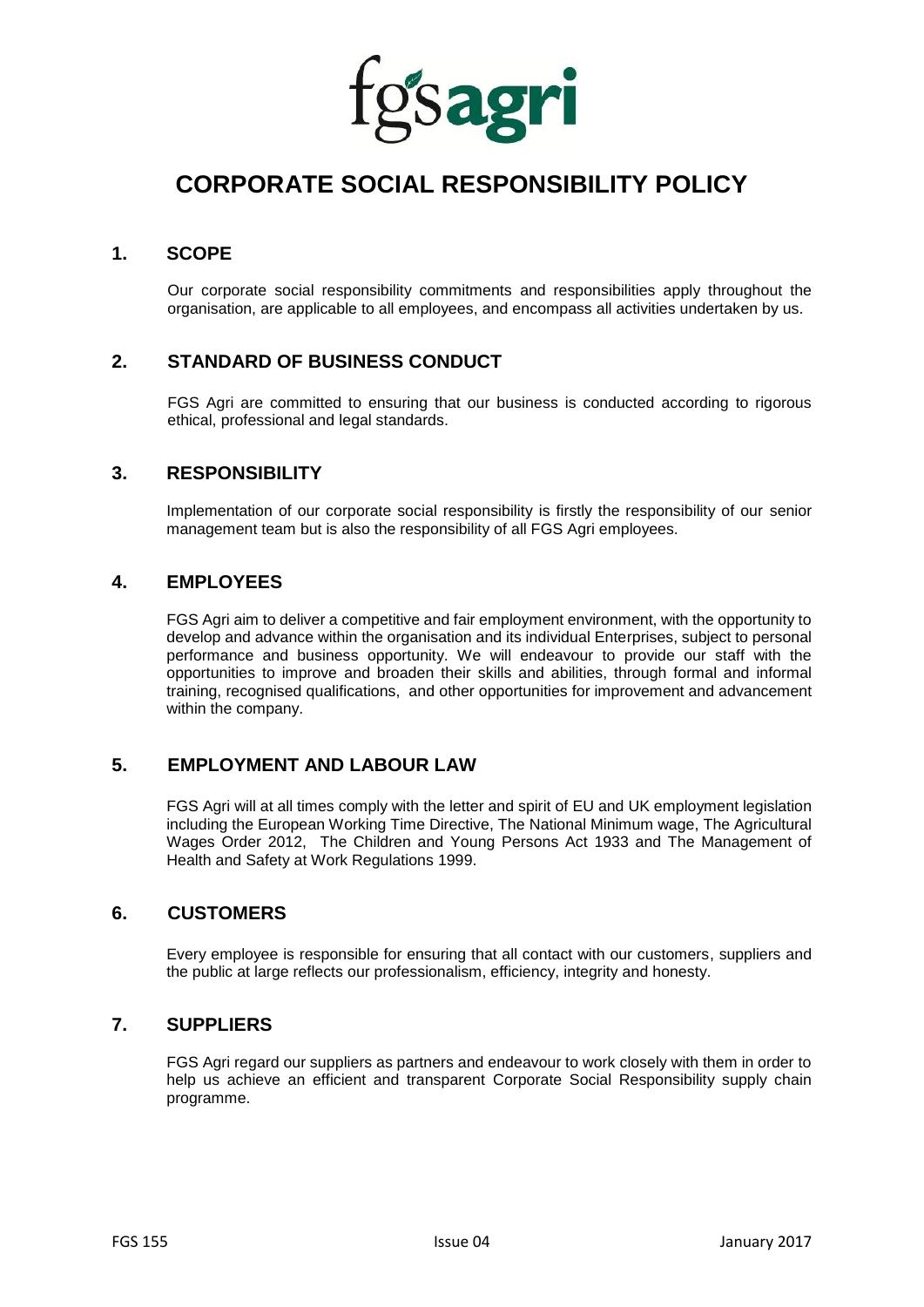## **8. EQUALITY**

FGS Agri Ltd is committed to eliminating discrimination and encouraging diversity amongst our workforce. Our aim is that our workforce will be truly representative of all sections of society and each employee feels respected and able to give of their best.

To that end the purpose of our policy is to provide equality and fairness for all in our employment and not to discriminate on grounds of gender, marital status, race, ethnic origin, colour, nationality, national origin, disability, sexual orientation, religion or age. We oppose all forms of unlawful and unfair discrimination or harassment, whether direct or indirect.

## **9. OUR COMMITMENT**

To create an environment in which individual differences and the contributions of all staff are recognised and valued;

Every employee shall be entitled to a working environment that promotes dignity and respect to all.

No form of intimidation, bullying or harassment will be tolerated.

Training, development and progression opportunities are available to all staff.

Equality in the workplace is good management practice and makes sound business sense.

We will review all our employment practices and procedures to ensure fairness.

Breaches of our equality policy will be regarded as misconduct and could lead to disciplinary proceedings.

This policy is fully supported by senior management. Both Management and senior staff grades will receive training in the application of the Equal Opportunities Policy to ensure that they are aware of its contents and provisions.

The policy will be monitored and reviewed annually

#### **10. DIVERSITY**

It is the company's intention that all employees should have an equal chance of advancement, access to opportunity, and the training necessary to that end, irrespective of the employee's:

- Sex
- Race, colour, nationality, ethnic origin
- Sexual orientation
- Religion or belief
- Age

It is the company's policy to employ and provide a suitable environment for people with disabilities. All reasonable facilities will be provided for employees with disabilities to pursue their careers without difficulty or disadvantage.

It is the responsibility of every manager to ensure that the terms of the policy are observed.

#### **11. HEALTH AND SAFETY**

FGS Agri are committed to continuously improving our health and safety performance in order to ensure that the working environment is safe and that our staff, contractors and visitors are protected from all foreseeable hazards and risks.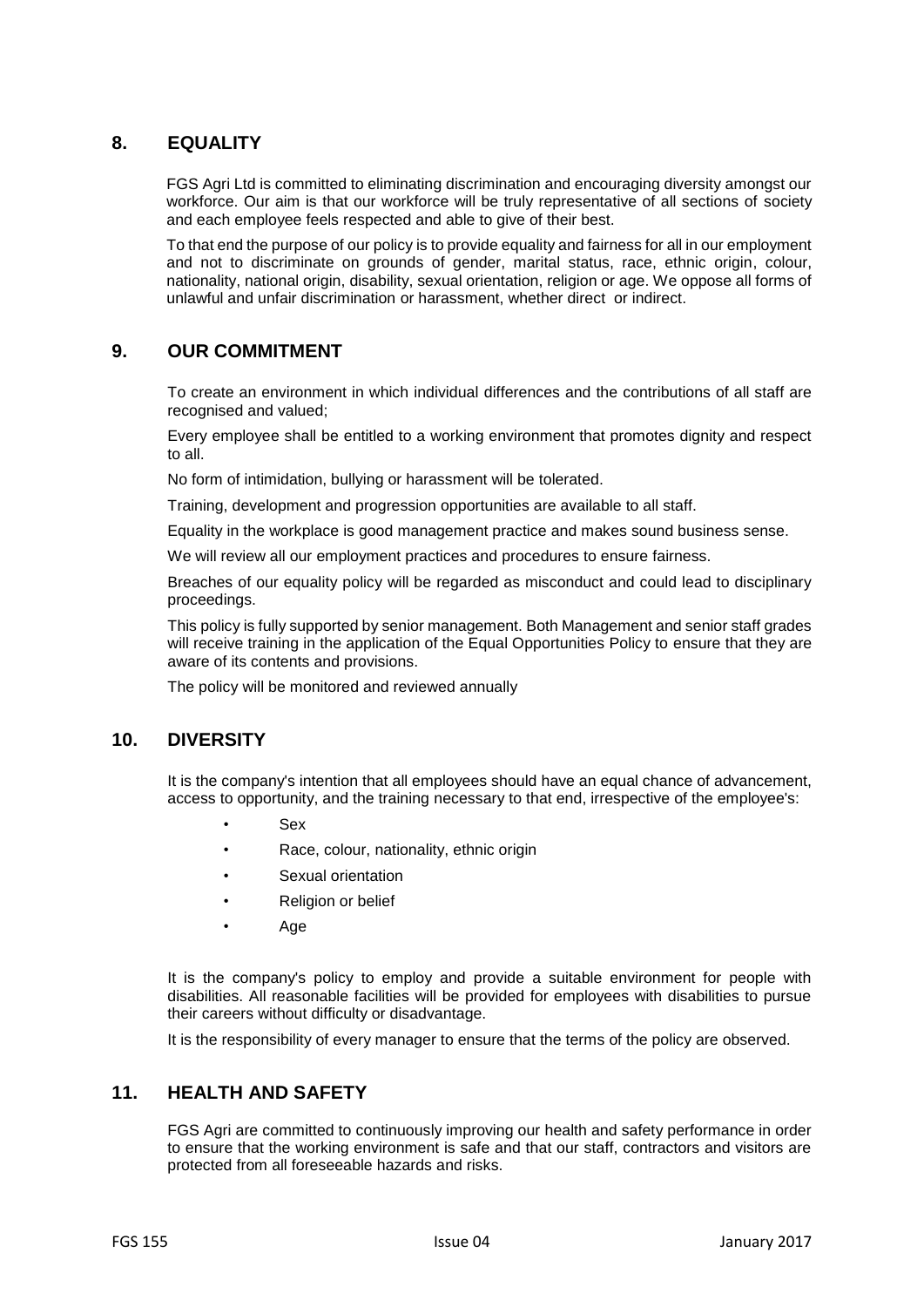## **12. ENVIRONMENT AND SUSTAINABILITY**

FGS Agri is fully committed to achieving the highest possible standards in environmental sustainability and compliance through continuous improvement and adherence to all environmental legislation and regulatory instruments. We recognise that our business activities have varying direct and indirect impacts on the environment in which we operate. Our commitment extends to ensuring that these activities, undertakings and operations are conducted with due regard for the environment, the prevention of pollution and long term environmental sustainability at all times.

#### **13. OUR COMMITMENT**

Promote responsibility for the environment within the organisation and communicate and implement this policy at all levels within the workforce.

Enforce and ensure compliance with all environmental legislation and approved codes of practice.

Actively promote the reduction, reuse and recycling of waste materials, including the use of organic bi – products as agricultural and horticultural fertilisers.

Actively promote the preservation of non - renewable natural resources through minimal and efficient consumption whilst promoting the use of renewable energy sources and energy efficiency measures.

Identify and actively work to reduce any significant environmental impacts including the prevention and control of emissions to Land, Air and water whilst carrying out our business activities.

Work in partnership with our key stakeholders including suppliers, contractors, clients, regulatory authorities and other agencies to raise awareness and promote the preservation of the natural environment at all times.

Through training and awareness raising, ensure our staff operate to the highest environmental standards at all times, with minimal environmental impact, whilst carrying out any aspect of their work.

Give sufficient consideration to the natural environment when making business and strategic company decisions

Wherever possible, invest in sustainable and efficient technologies, including fuel-efficient vehicles and renewable energy sources.

Actively communicate our environmental commitment to clients, customers, contractors and the public at all times to encourage their collaborative participation and support in sustainable practices aimed at preserving the natural environment.

## **14. HUMAN RIGHTS AND ETHICAL INTEGRITY**

FGS Agri is fully committed to upholding the 30 principle human rights as set out in the Universal Declaration of Human Rights (1948).

FGS Agri will ensure that all of its staff, contractors, clients and partners are entitled to their human rights as set out in the Universal Declaration of Human Rights.

FGS Agri will not enter into any business arrangement with any person, company or organisation which fails to uphold the human rights of its workers or who breach the human rights of those affected by the organisation's activities. This includes article 4 of the Universal Declaration of Human rights, which states "No one shall be held in slavery or servitude; slavery and the slave trade shall be prohibited in all their forms.

This is further reflected in the Modern Slavery Act 2015. Modern Slavery (Definition; Slavery, servitude, forced and compulsory labour, and human trafficking) is both a violation of human rights and a crime. FGS Agri has a zero tolerance approach to any form of modern slavery and is committed to meeting its obligations under the act in all its business relationships including